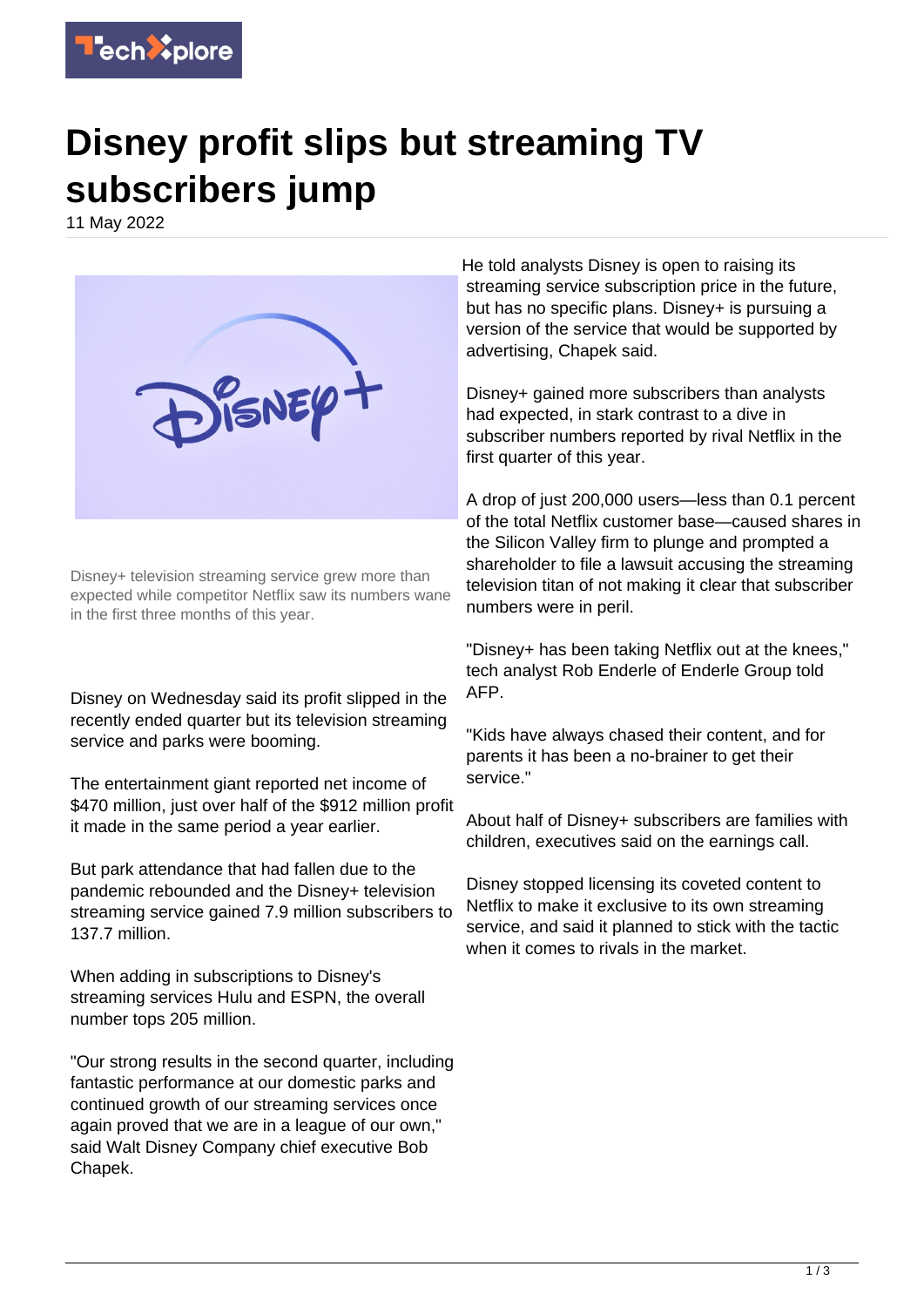



Fans of the latest "Dr. Strange" film from Disney paid tribute to by cosplayers led to the Disney film taking in more than \$500 million in its first week.

## **Parks and politics**

Disney said that as its streaming television service continues to grow strongly, its resorts and parks are Under that agreement, Disney runs the district as if generally operating without any of the significant COVID-19 related restrictions on capacity that were in place last year.

The pandemic does continue to vex film and television show production, Disney said, but it has been able to release films in theaters so far this year.

"Our slate for the remainder of this year is incredibly strong," Chapek told analysts while discussing the company's line-up of shows for streaming and theaters.

Chapek acknowledged challenges getting Disney films released in China, saying the situation there is "very complicated" from political and business standpoints.

He said he was encouraged by the fact that a freshly released "Dr. Strange" film based on a Marvel comics character took in more than \$500 million in its first week, even without being shown in China.

Disney has run into political turbulence closer to

home, with the Florida governor recently signing a law that eliminates a statute that has for decades allowed the entertainment giant to act as a local government in Orlando, where it has a theme park.

The move was the latest episode in a dispute between the state's Republican administration and Disney, after the company criticized the passage in March of a law banning school lessons on sexual orientation.

"From a financial standpoint, Disney will come out ahead with the plug pulled," analyst Enderle said.

"It's almost like Florida gave them a monetary favor; Disney was covering all the costs of the municipality they are in."

The Reedy Creek Improvement District was an area created by Florida's congress in 1967 to facilitate the construction of Disney World in Orlando.

the entertainment juggernaut were a local government, including collecting taxes and guaranteeing essential public services such as garbage collection and water treatment.

Under Florida law, if the special district is dissolved, its assets and debts would be transferred to local governments that surround the area.

"Removing district could transfer \$2 Billion debt from Disney to taxpayers," state Democratic senator Linda Stewart warned after the bill was signed.

© 2022 AFP